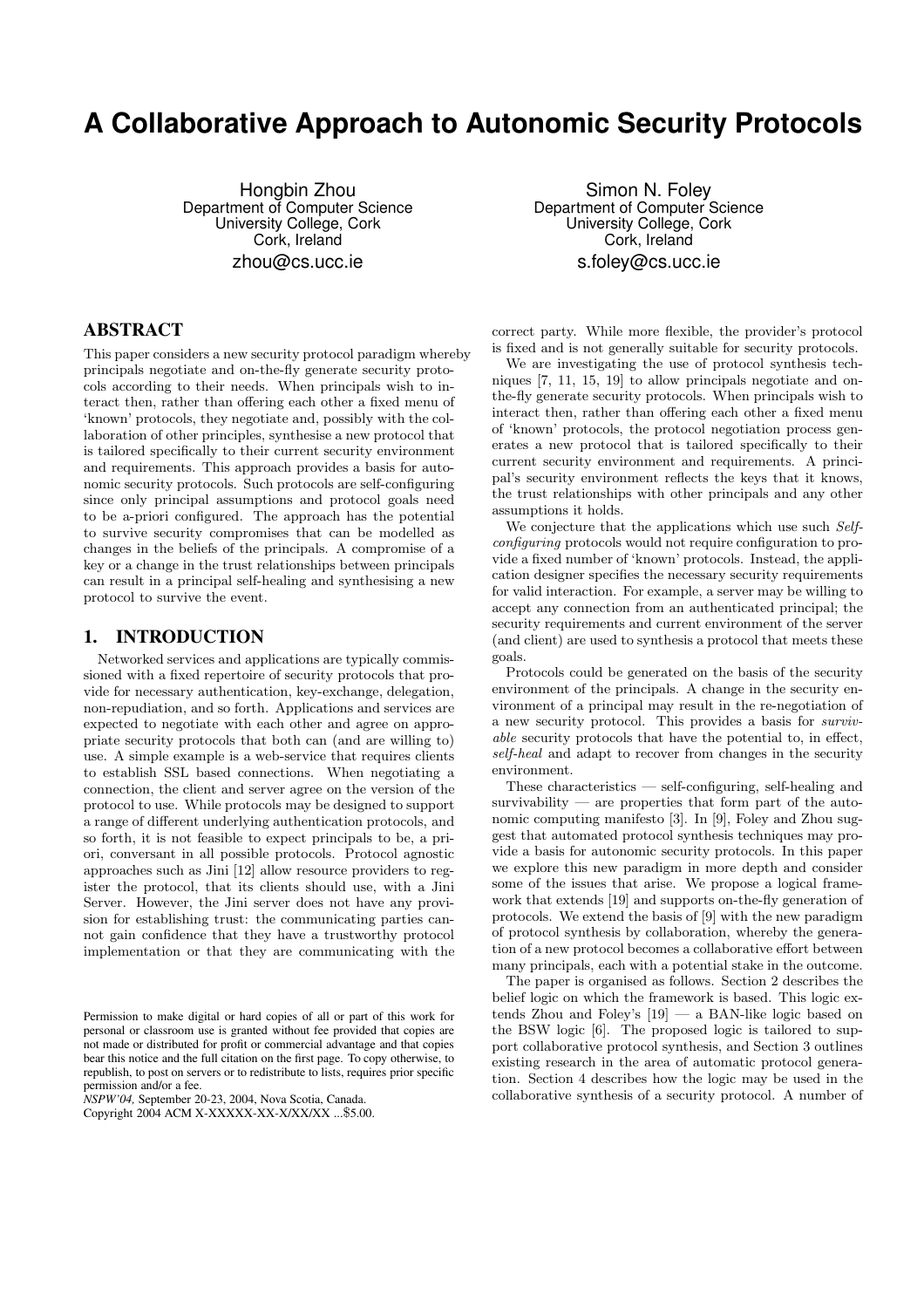examples are given in Section 5 and in the appendix.

#### **2. THE EXTENDED BSW LOGIC**

The BSW Logic [6] is a BAN-style belief logic that uses abstract channels similar to the Spi Calculus [1] to represent keyed communication between principals. The set of principals that can receive and can send messages via a channel C is denoted by its reader set  $s(r(C))$  and its writer set  $s(w(C))$ , respectively. For example,  $s(r(C)) = \Omega$  and  $s(w(C)) = {P}$  represent an authentic channel, whereby any principal (from  $\Omega$ ) can authenticate messages signed by the private key of principal P.  $r(C)$  and  $w(C)$  represent the principal's properties.

The logic uses the following basic formulae.  $P,Q$  range over principals; C represents the channel; X represents a message which can be data or formulae or both;  $\phi$  represents a formula.

- $P \triangleleft X$ : Principal P sees message X. Someone has sent  $X$  via a channel that  $P$  can read.
- $P \triangleleft C(X)^{1}$ : P sees  $C(X)$ . Someone has sent a message X via channel  $C$ . If  $P$  can not read  $C$  then  $P$  can not discover the content of X.
- $P \sim X$ : P once said X. P sent a message contained  $X$  at some point in the past. We do not know exactly when the message was sent.
- P  $\sim$  X: P says X. P sent X in the current run of the protocol.
- $\sharp(X)$ : Message X is fresh. X has never been said before the current run of the protocol. This is usually true for messages containing nonces.
- $P \vDash \phi$ : P believes that  $\phi$  is true. It does not mean that  $\phi$  is really true, but  $P$  believes it.

In the original BSW logic [6], it is not possible to represent the holding of nonces or keys by a principal. A principal can only say what he sees or what he believes, but in the BSW logic a principal cannot generate a message from his knowledge. The following formula is added to represent the holding of a message (in the sense of GNY [10]). The addition of this formula was necessary in order to reason about new beliefs held as a consequence of collaboration.

•  $P \ni X: P$  holds X. For example,  $P \ni r(C)$  represents P holds the property  $r(C)$ , he can receive message from channel C.

The BSW logic also uses the conventional logic operators  $\wedge$  (conjunction),  $\vee$  (disjunction) and  $\rightarrow$  (implication) from propositional logic and some basic notation from set theory.

In the BAN logic principals are treated as trustworthy and in GNY there are fixed axioms for reasoning about the trustworthiness of a principal. In BSW, the rules about the trustworthiness of a principal are expressed as formulae as part of the assumptions of the protocol.

EXAMPLE 1. (Adapted from  $(6)$ ). Mutual authentication between principals A and B may be expressed as goals:

$$
G_1 \triangleq A \models (B \parallel \sim (A, Na))
$$
  

$$
G_2 \triangleq B \models (A \parallel \sim (B, Nb))
$$

where Na is a nonce (and assumptions include  $A \equiv \sharp(Na)$ , and so forth). We assume that A and B share symmetric keys (abstracted as channels Cas and Cbs, respectively) with third party S. These assumptions are defined as follows.

$$
S \ni r(Cas)); A \ni r(Cas);
$$

$$
A \equiv (s(w(Cas)) = \{A, S\}); S \equiv (s(w(Cas)) = \{A, S\});
$$

A further assumption is that A trusts S as a trusted third party:

$$
A \models ((S \mid \sim \phi_1) \rightarrow (S \models \phi_1))
$$
  

$$
A \models ((S \models (B \mid \sim \phi_2)) \rightarrow (B \mid \sim \phi_2))
$$

for arbitrary  $\phi_1, \phi_2$ . These formulae reflect A's belief that S is honest and that S is competent in deciding whether B at some time in the past said some message. B has similar beliefs.  $\triangle$ 

In addition to basic axioms about sets, the original BSW logic uses five core axioms.

S1 Seeing. If  $P$  receives a message  $X$  via a channel  $C$ , and P can read this channel, then P can see the message.

$$
\frac{P \triangleleft C(X), P \ni r(C)}{P \triangleleft X}
$$

**F1** Freshness. If  $P$  believes another principal  $Q$  once said a message  $X$  and  $P$  believes that  $X$  is fresh, then  $P$ believes that  $Q$  says  $X$ .

$$
\frac{P \vDash (Q \mid \sim X), P \vDash \sharp(X)}{P \vDash (Q \mid \sim X)}
$$

**F2** Freshness. If P believes X is fresh, then P believes  $X'$ which contains  $X$  is also fresh.

$$
\frac{P \models \sharp(X)}{P \models \sharp(X)')}
$$

I1 Interpretation. If  $P$  believes he receives a message via  $C$ , then he believes that the message was said by someone, who he believes is able to write channel C except himself.

$$
\frac{P \triangleleft C(X), P \ni r(C), P \models (s(w(C)) = W)}{P \models \bigvee_{\forall Q_i \in W \setminus \{P\}} (Q_i \models X))}
$$

R1 Rationality. This is the well-known K axiom of modal logic: if P believes  $\phi_1$  implies  $\phi_2$ , and believes that  $\phi_1$ is true, then he believes that  $\phi_2$  is true.

$$
\frac{P \vDash (\phi_1 \to \phi_2), P \vDash \phi_1}{P \vDash \phi_2}
$$

For the purposes of this paper we propose three further axioms for use when reasoning about message holding.

**H1** Holding. If  $P$  holds  $X$  and  $Y$ , and  $P$  knows how to apply function F to them, then P can holds  $F(X, Y)$ .

$$
\frac{P \ni X, P \ni Y}{P \ni F(X, Y)}
$$

<sup>&</sup>lt;sup>1</sup>Note that we do not use the related formula  $P \triangleleft X \mid C$  from [6] which defines that  $P$  sees message  $X$  via channel  $C$  since it can be replaced by the other formulae in the deduction axioms without any loss of expressiveness.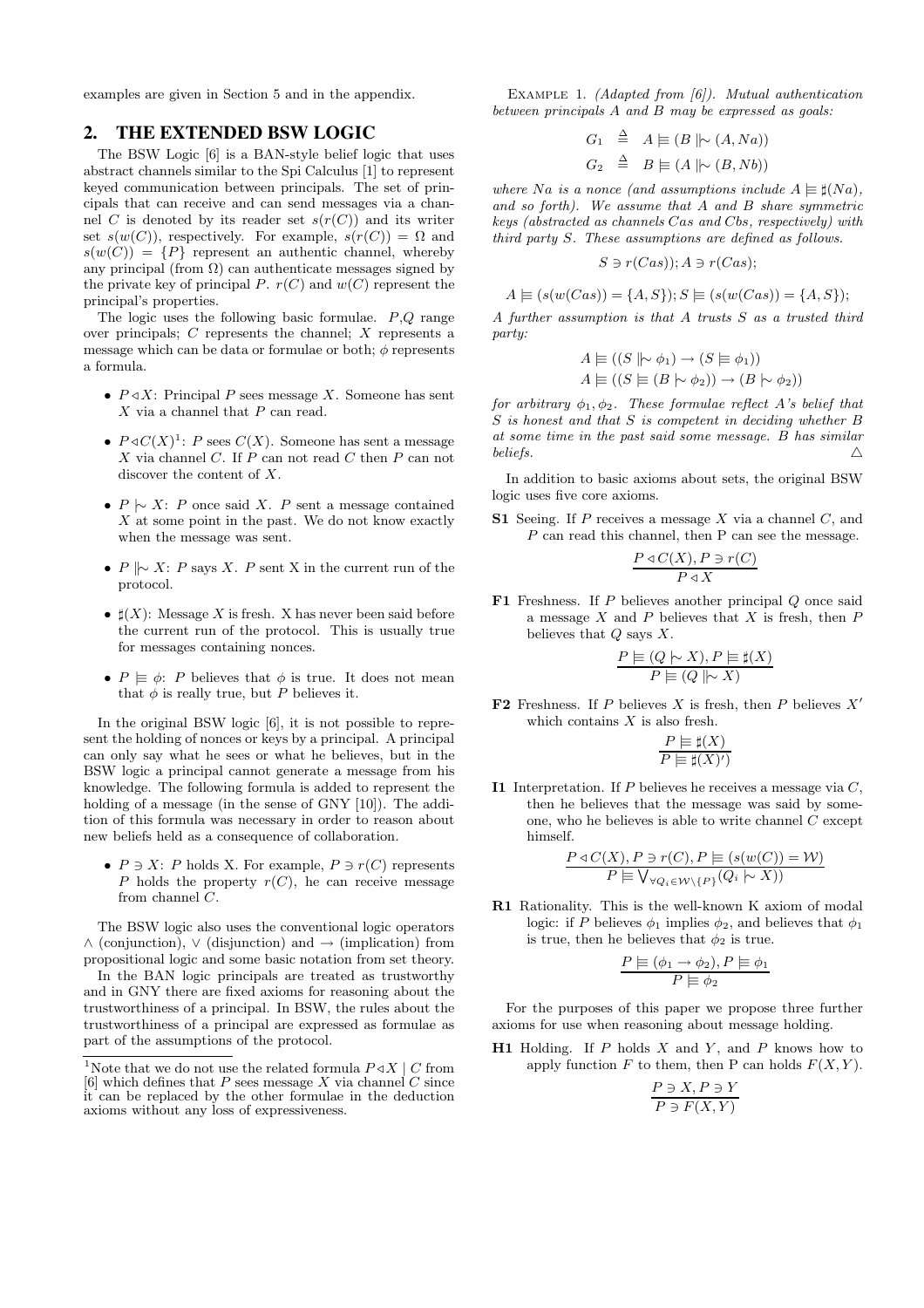S2 Seeing. If  $P$  sees a message  $X$ , then  $P$  holds  $X$ .

$$
\frac{P \triangleleft X}{P \ni X}
$$

**B1** Self-Believing. If P believes that P believes  $\phi$ , then P believes  $\phi$ . It means P can tell what he believes.

$$
\frac{P \models (P \models \phi)}{P \models \phi}
$$

#### **3. SECURITY PROTOCOL SYNTHESIS**

Security Protocols are widely used in distributed systems for authentication, key exchange and other security requirements. Designing well behaved security protocols is a challenging task since protocols often contain subtle flaws that are difficult to find. In the last 20 years, many approaches for verifying properties of security protocols have been developed such as  $[5, 10, 8, 7, 16, 14, 18]$ . However, little work has been carried out on systematic approaches to the design and development of security protocols

Abadi and Needham [2] set out ten principles that help designers avoid classes of known protocol flaws. However, the principles are neither necessary nor sufficient: designers can not necessarily design new protocols by obeying only these principles. A number of formal design approaches for security protocols have been proposed. Alves-Foss and Soule [4] describes a weakest-precondition based approach for the design of security protocols. The Simple/BSW logic [6] is a BAN-like logic that provides synthesis rules to guide the protocol designer in the manual systematic calculation of a protocol from its goals.

We are interested in the automatic generation of a protocol from its protocol goals and assumptions. Existing research includes Clark and Jacob's evolutionary search [7], Perrig and Song's Automatic Protocol Generator (APG) [15] and Zhou and Foley's Automatic Security Protocol Builder (ASPB) [19]. All approaches automatically search a large space of candidate protocols that is far larger than could be considered via a manual design.

Starting from a set of assumptions, [7] uses the original inference rules of the BAN logic to systematically test whether candidate protocols uphold the protocol goals. The evolutionary approach starts from a set of assumptions, and uses a fitness function to guide the application of BAN rules in a forward manner until a valid protocol is arrived at. However, providing an accurate fitness function for a protocol is very difficult, and in cases potentially impossible [7]. Perrig and Song's APG [15] uses heuristics to select random candidate protocols that are in turn checked for validity using the Athena [17] security protocol checker.

In [19] Zhou and Foley propose the Automatic Synthesis Protocol Builder (ASPB) which combines and automates the manual synthesis rules from the BSW Logic together with Guttman's manual design process [11]. The synthesis rules of the BSW logic are adapted to guide an automatic backwards search for a sub-protocol from a single goal. Given a number of individual goals, an automated technique is proposed to combine synthesised sub-protocols into final candidate protocols. For the purposes of the research described in this paper, ASPB has been extended to support the Extended BSW logic in order to support collaborative synthesis.

## **4. AUTONOMIC SECURITY PROTOCOLS**

In [9] a basic protocol synthesis protocol (BPSP) is outlined. A protocol initiator  $I$  requests connection to  $R$ .  $R$ responds by passing details of its protocol goal  $G_R$  and the assumptions  $A_R$  that it currently holds. Principal I uses its own assumptions and those presented by  $R$  to synthesise a new protocol  $P$  that meets their respective goals. This protocol is returned to  $R$ , which attempts to validate using the validation tool. If validation is successful then  $I$  and  $R$ install and engage in the protocol P.

In this paper we generalise upon this scheme such that a principal may draw on the help of other principals during protocol synthesis. This collaboration is necessary when the principal does not hold sufficient beliefs to synthesise the valid protocol on its own. By a valid protocol we mean that the protocol meets the specified goals. The protocol is valid in our logic. However if the user needs to make sure it is a real secure protocol, it has to be validated by other stronger security protocol checkers. It is a way to describe the properties of the protocol to the user in a comprehensible way.

Figure 1 depicts the agents and their exchanges in this collaborative protocol synthesis protocol (CPSP). A principal receives a protocol goal specification GS from which it is requested to synthesise a suitable protocol PS. This is coordinated by the Logic Deriver. Synthesis is carried out based on the (long-term and short term) assumptions held by the principal. A principal's assumptions are represented in its long-term and short-term assumption databases. Long-term assumptions represent a principal's basic beliefs about others, channels that represent long-term keys, and so forth. Short-term assumption are short-term assumptions that assist in the synthesis of a particular protocol and include assumptions regarding nonces, short-term keys and temporary beliefs.

The desired goal GS is synthesised using ASPB into a collection of partial protocol steps and further protocol subgoals (which are synthesised further). When a sub-goal cannot be synthesised further, assistance is sought from trusted others; the subgoal  $(QS)$  is forwarded to the Helper agent of another principal; which, in turn, attempts to synthesise the protocol as described above, generating the protocol AS. These principals may use further principals to help them synthesise their own subgoals. To what extent a principal trusts a potential collaborator is specified as part of the assumptions (beliefs) of the principal.

#### **4.1 Protocol Agent Interactions**

All beliefs that are held by principals are represented within the (Extended) BSW Logic. These include the (longterm and short-term) assumptions held by principals and the goals and protocol steps that are exchanged between their (Deriver and Helper) agents.

Appendix A gives as an example of a series of exchanges QS, AS of beliefs between two principals during the synthesis of a goal  $GS$ . The goal specification  $GS$  defines the goals to be synthesised (by the Deriver agent). Normally, the assumption section is empty, however it can be used for short-term assumptions used in the establishment of the protocol (for example, regarding the freshness of a nonce).

The query specification  $QS$  is used to request help in the synthesis of a subgoal that is included in in the goal section of QS. The assumption section may contain the Deriver's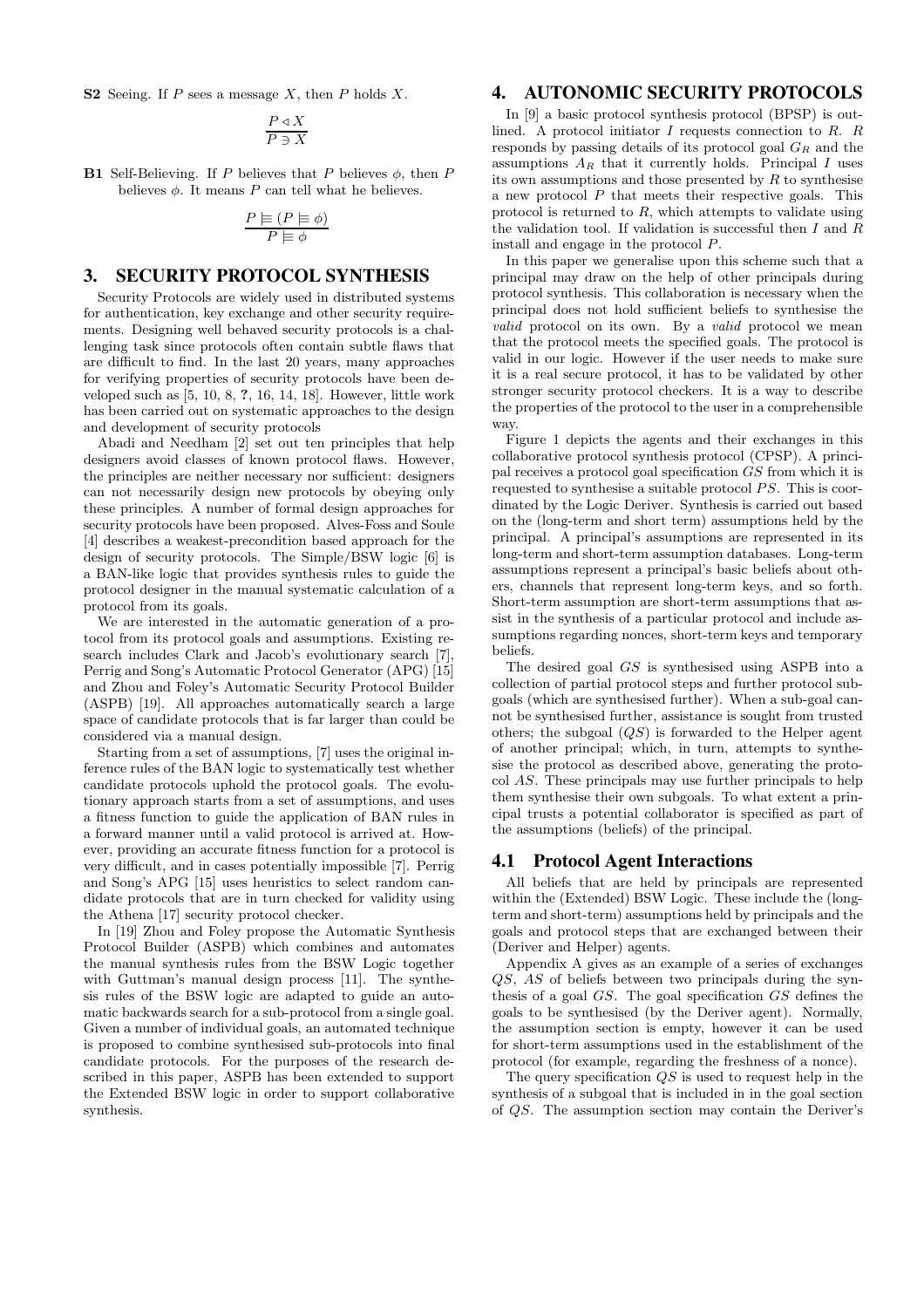

Figure 1: Collaborative Protocol Synthesis Protocol

useful assumptions for this subgoal as an optional section. The requester may sends its QS to a selected principal who is trusted by it and may help it, or a group of principals. It depends on the requester's asking strategy.

On receiving QS, a Helper agent attempts to synthesise the subgoal. The answer specification  $AS$  provides assumptions held by the helper (unknown to the Deriver) and that were used by the Helper agent during the synthesis of the subgoal. If the Deriver agent trusts the Helper agent (that is, Deriver  $\equiv$  (Helper  $\equiv \phi \rightarrow \phi$ )) then these Helper assumptions<sup>2</sup> can be believed by the Deriver and be added to its assumption database. The protocol to be synthesised by ASPB is derived from the new (and existing) assumptions as specified in the requirement specification RS.

From the requirement specification, ASPB may generate different protocols. In the current implementation, ASPB choose one of them randomly: all generated protocols meet the principals' goals. By adding cost functions to protocol operations, the problem becomes one of searching, for an optimal protocol, an ordered set of generated protocols. This is a topic for future work.

# **4.2 Extended BSW Protocol Synthesis**

The BSW Logic includes a synthesis technique that can be used to guide the systematic calculation of a protocol from its goals. Synthesis rules take the general form

| G                 |       |
|-------------------|-------|
| $\hookrightarrow$ | $G_1$ |
| $\hookrightarrow$ |       |

which means that in order to reach the goal  $G$ , all subgoals  $G_1, G_2, \ldots$  have to be reached. A goal G can have the form  $G'/G''$ , which means that either G' or G'' have to be reached. In [19] we adapted the synthesis rules in [6] to form a a series of heuristic rules used to guide the automatic backward search for candidate protocols from their goals. These heuristics are effectively theorems within the logic and, therefore, any protocol synthesised under these rules is valid (within the constraints of the logic). The synthesis heuristics, adapted to support the Extended BSW Logic proposed in Section 2 are defined as follows.

**Heur1** To hold  $F(X, Y)$ , P must hold X and Y.

$$
\begin{array}{ccc}\nP \ni F(X,Y) & & \\
\hookrightarrow & P \ni X \\
\hookrightarrow & P \ni Y\n\end{array}
$$

**Heur2** To hold  $X$ ,  $P$  must see the message  $X$ .

$$
\begin{array}{ccc}\nP \ni X \\
\hookrightarrow & P \triangleleft X\n\end{array}
$$

**Heur3** To see message X, P must receive  $C(X)$  and be able to read C.

$$
\begin{array}{ccc}\nP \triangleleft X & & \\
\hookrightarrow & P \triangleleft C(X) \\
\hookrightarrow & P \ni r(C)\n\end{array}
$$

 $^2\rm{Note}$  that it will not detect contradictory assumptions held by two parties or a single party, since the derivers search for the assumptions that they require, and there should no contradictory assumptions in the same searching tree within the logic. Therefore, we do not consider this problem.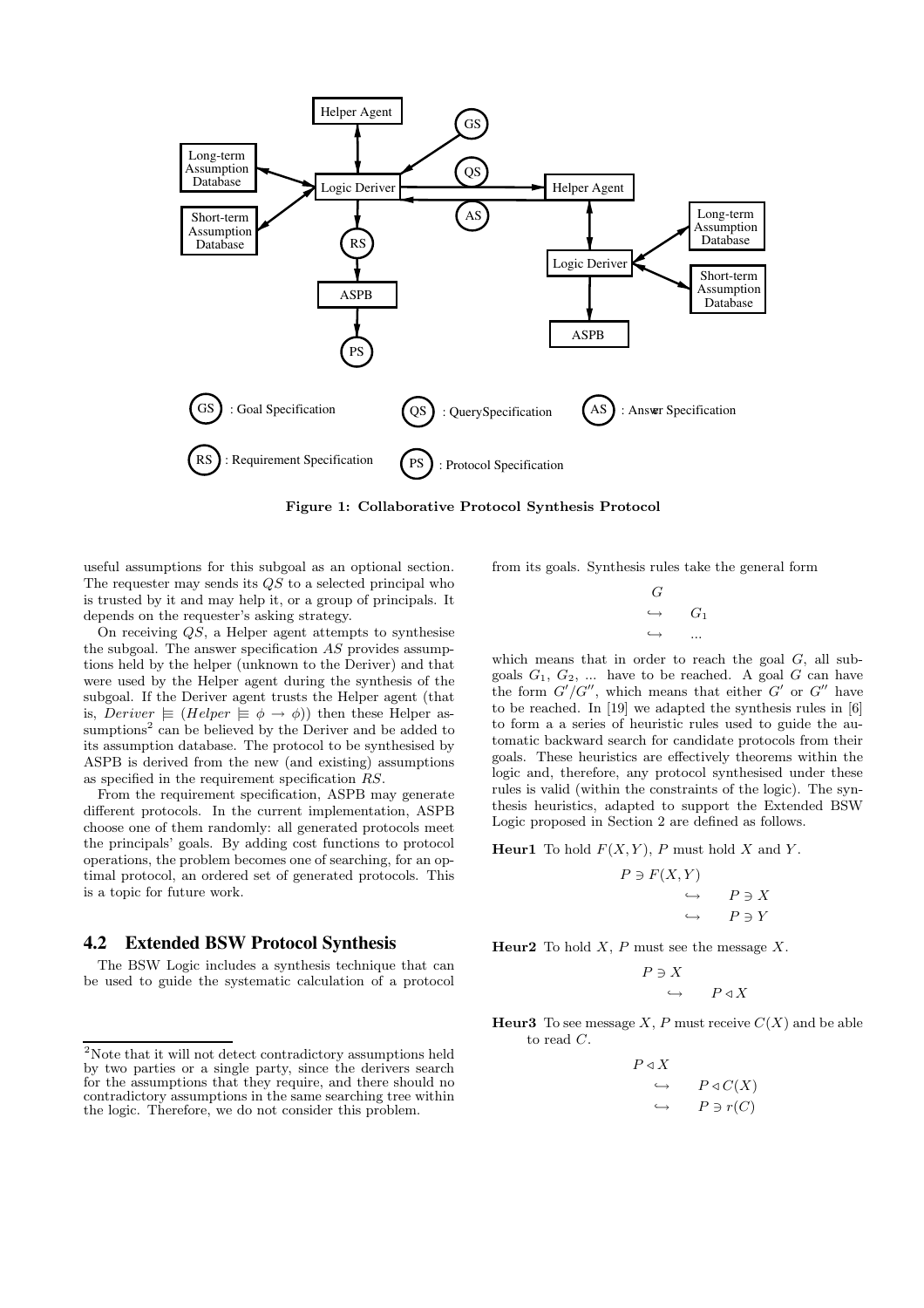**Heur4** To believes  $\phi$ , a principal must have self-belief.

$$
P \models \phi
$$
  

$$
\hookrightarrow \qquad P \models (P \models \phi)
$$

**Heur5** To believe  $Q$  says  $X$ ,  $P$  must believe that  $Q$  said  $X$ and X is fresh.

$$
P \models Q \parallel \sim X
$$
  
\n
$$
\hookrightarrow \qquad P \models Q \mid \sim X
$$
  
\n
$$
\hookrightarrow \qquad P \models \sharp(X)
$$

**Heur6** To believe that message  $X$  is fresh,  $P$  must believe that some part  $X'$  of X is fresh.

$$
P \models \sharp(X)
$$
  

$$
\hookrightarrow \qquad P \models \sharp(X)
$$

 $^{\prime})$ 

**Heur7** To believe that  $Q$  said  $X$ ,  $P$  has to receive  $X$  via a channel C that he can read and that he believes it can be written only by  $Q$ , or  $P$  and  $Q$ . Furthermore, Q has to see X.

$$
P \models Q \mid \sim X
$$
  
\n
$$
\rightarrow P \triangleleft C(X)
$$
  
\n
$$
\rightarrow P \ni r(C)
$$
  
\n
$$
\rightarrow P \models (s(w(C)) = \{Q\})/
$$
  
\n
$$
P \models (s(w(C)) = \{P, Q\})
$$
  
\n
$$
\rightarrow Q \triangleleft X
$$

If  $X$  is a formula and  $P$  believes that  $Q$  is honest, then Q must also believe X.

$$
P \models Q \models X
$$
  
\n
$$
\rightarrow P \triangleleft C(X)
$$
  
\n
$$
\rightarrow P \ni r(C)
$$
  
\n
$$
\rightarrow P \models (s(w(C)) = \{Q\})/
$$
  
\n
$$
P \models (s(w(C)) = \{P, Q\})
$$
  
\n
$$
\rightarrow Q \models X
$$
  
\n
$$
\rightarrow P \models ((Q \parallel \sim X) \rightarrow (Q \models X))
$$

**Heur8** To believe  $\phi_1$ , P must believe  $\phi_2$  and  $\phi_2 \rightarrow \phi_1$ .

$$
P \models \phi_1
$$
  
\n
$$
\hookrightarrow \qquad P \models \phi_2
$$
  
\n
$$
\hookrightarrow \qquad P \models (\phi_2 \rightarrow \phi_1)
$$

#### **4.3 The Logic Deriver**

The Automatic Prototol Sythesis Builder (ASPB) [19] has been adapted to use these new extended heuristic rules to guide its backwards search for candidate protocols <sup>3</sup>. The Logic Deriver directs the ASPB, by building the requirement specification to be synthesised with the collaboration of other Helper agents. The Logic Deriver takes a set of protocol goals G<sup>P</sup> (obtained by parsing goal specification  $GS$ ) and assumptions A (obtained from the principal's assumption databases). and returns a synthesised protocol. Algorithm 1 describes this process.

$$
G = G_P;
$$
\nwhile  $\neg empty(G)$  do  
\n $g = choose(G);$   
\n $G = G \setminus g;$   
\nState  $s = syn(g);$   
\nif  $empty(s)$  then  
\nSpec  $spec = genQS(s);$   
\nSpec  $spec = helper(qspec);$   
\n $s = genState(aspect);$   
\nend if  
\n $G' = goals(s);$   
\n $A' = assumptions(s);$   
\n $G = add(G, G');$   
\n $A = add(A, A');$   
\nend while  
\nSpec  $spec = genRS(G_P, A);$   
\nreturn  $spec;$   
\nAlgorithm 1:  $Spec \, deriver(Set \, G_P, Set A)$ 

Operation  $choose(G)$  picks an arbitrary goal from the goal set G.

Operation  $syn(q)$  applies the currently applicable heuristic rules to the goal g, generates all conclusions by all applicable logical rules, returns a state s containing a set of assumptions and subgoals derived from  $q$ . If s is empty, then there are no local reachable assumptions for the goal and, in this case, the Deriver agent generates a query specification *qspec* using operation  $genQS(s)$ .

Operation  $helper(qspec)$  sends qspec to other principals who are willing to help with this query specification, and waits the answer specification *aspec* as a synthesising result set. A security protocol between deriver and helper is used to ensure the authenticity of the answer specification. The details will be discussed in next section.

After the application of the heuristic rules, the Deriver agent checks whether the resulting subgoals are interim or terminal subgoals. If the subgoal matches a protocol message or an assumption then it is a terminal subgoal and the searching at this point will complete. Otherwise, in the case of an interim subgoal it added to the current goal set G. If no heuristic rule can be applied to a subgoal then it is a terminal subgoal. If it matches an assumption from local assumption database, or has the format  $P \triangleleft C(X)$  (a protocol step), then it is a local reachable terminal subgoal.

### **4.4 The Helper Agent**

The Helper agent accepts query specifications and uses its own local Deriver agent to determine the assumptions that that are needed to synthesise the protocol. This exchange of protocol specifications requires a security protocol in itself; an attacker may attempt to trick one of (or both) of the principals into using a different protocol. Rather than fixing on a fixed protocol, we follow our own autonomic security protocol paradigm and envisage the parties involved synthesising a protocol that will be used to exchange protocol specifications.

Suppose that agents are not concerned with establishing a secure protocol exchange then the query  $QS$  and answer  $AS$ protocol specifications are exchanged as plain text. For example, suppose that the requester A has subgoal  $B\sphericalangle(A, Na)$ .  $A$  doesn't know which channel  $B$  can read, and doesn't care about it. What she requires is that  $B$  can read from some channel that she can write to. If, during the synthesis of the

 ${}^{3}\mathrm{BAN}\!$  style logics are much simpler than programming languages (e.g., no looping structures and thus it is not necessary to search for loop invariants), and, therefore, a few simple production rules guide the search efficiently without external intervention.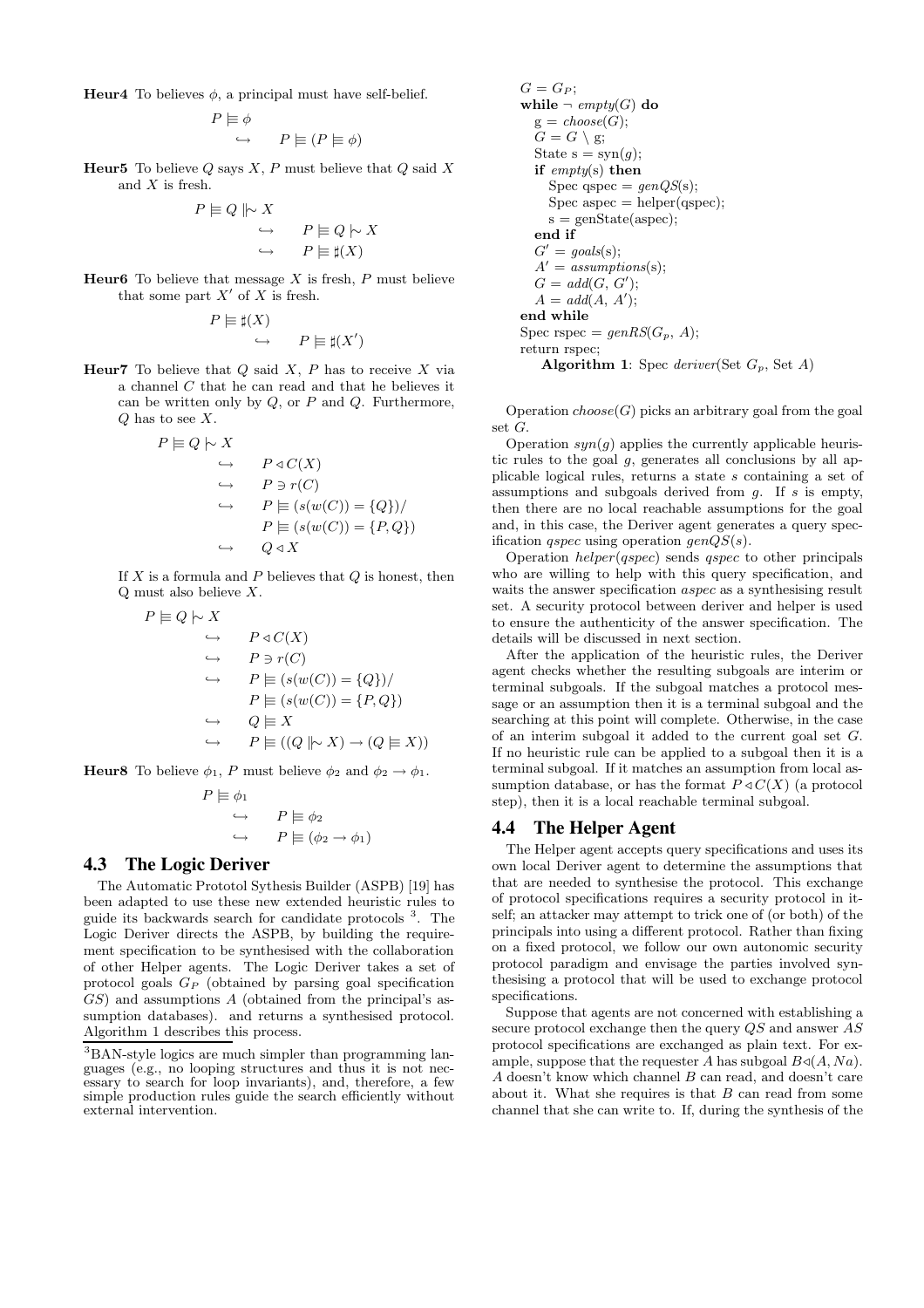protocol, an intruder C masquerading as the Helper agent modifies the subgoal or the returned assumptions leading to then  $B$  may not see the message, and  $B$  may not send the message. The generated protocol will not run to completion. Though the protocol can be generated in a false way, the intruder  $C$  can not masquerade as the intended principal B.

Alternatively, suppose that the requester A needs to believe that  $B$  received her query specification  $QS$  and sent his answer specification AS back to her recently. The synthesis exchange protocol goal

$$
G_3 \stackrel{\Delta}{=} A \models (B \not\mid \sim (A, Na, AS \rightarrow QS))
$$

means that  $A$  believes  $B$  says  $AS$  in the same round of the helping protocol which  $A$  sent QS. To believe  $B$  can help  $A$ with the query specification QS,  $A$  should believe that  $B$  is honest and competent in deciding what is the answer specification AS for QS. These assumptions may be expressed as:

$$
A \equiv ((B \mid \sim \phi) \rightarrow (B \equiv \phi))
$$
  

$$
A \equiv (B \equiv (AS \rightarrow QS) \rightarrow (AS \rightarrow QS))
$$

B has a further assumption:

$$
B \models (AS \rightarrow QS)
$$

which means B believes that AS can be synthesised to QS.

finally, suppose that the helper  $B$  also needs to believe that A sent her query specification to him recently. The goal may be expressed as:

$$
G_4 \stackrel{\Delta}{=} B \models (A \parallel \sim (QS, Nb, B))
$$

The helper B may also have three levels of trusted beliefs for  $A$ <sup>4</sup> We list them as follows:

- $B \equiv (B \triangleleft (Na, A, QS) \rightarrow (Na, A, QS))$ : If principal B sees a message contained  $(Na, A, QS)$ , B believes A sent  $(Na, A, QS)$ .
- $B \equiv (A \sim (Na, A, QS) \rightarrow (Na, A, QS))$ : If B believes A sent a message contained  $(Na, A, QS)$  at some point in the past, B believes A sent  $(Na, A, QS)$ .
- $B \equiv (A \not\mid \sim (Na, A, QS) \rightarrow (Na, A, QS))$ : If B believes A says a message contained  $(Na, A, QS), B$  believes A sent  $(Na, A, QS)$ .

The helping protocol is generated by the principal who needs help based on his assumptions. A typical helping process between  $A$  and  $B$  may have three steps. At first,  $A$  generates the help protocol(HP) achieving  $G_3$  and  $G_4$ . Then, A generates a pre-help protocol for the goal

$$
G_5 \stackrel{\Delta}{=} B \models (A \parallel \sim (B, Nb, HP))
$$

and sends it to B. B verifies the help protocol. A and B execute the help protocol in the end.

## **5. EXAMPLES**

In this section, two examples are used to demonstrate how our paradigm operates. In the first example, a trusted third party(TTP) is used to help principals to synthesise protocols. In the second example, two TTPs are used to help them.

EXAMPLE 2. WebCom  $D$  is in UCC and provides a special campus computing service to all students in Irish universities. A student from an Irish universities who wishes to use WebCom, must prove his student identity to Webcom. However, different universities have different requirements for authentication. Webcom uses a signature key  $K_D$ . TCD students use symmetric keys that are shared with their department. For example, student Bob B shares a symmetric key  $K_{ab}$  with his department manager Alice A. When B wants to use WebCom D, D has a goal

$$
G_6 \stackrel{\Delta}{=} D \models (B \parallel \sim (D, Nd_1))
$$

which means  $D$  believes when  $B$  says  $(D, Nd)$ ,  $B$  proves his identity to D.

WebCom D's long-term assumption database is as follows.

$$
D \ni w(Cd), D \ni r(Ca),
$$
  
\n
$$
D \models (s(w(Ca)) = \{A\}),
$$
  
\n
$$
D \models \sharp(Nd_1), D \models \sharp(Nd_2),
$$
  
\n
$$
D \models ((A \mid \sim (B \mid \sim X)) \rightarrow (B \mid \sim X)),
$$
  
\n
$$
D \models ((A \mid \sim \phi) \rightarrow (A \equiv \phi)),
$$
  
\n
$$
D \models ((A \models (AS \rightarrow QS) \rightarrow (AS \rightarrow QS))
$$

D believes A is honest and competent in deciding what is the answer specification and what B said.

Bob B's long-term assumption database is as follows.

$$
B \ni r(Cab), B \models (s(w(Cab)) = \{A, B\})
$$

Alice A's assumption Database:

$$
A \ni r(Cab), A \ni r(Cd),
$$
  
\n
$$
A \models \sharp(Na_1), A \models \sharp(Na_2),
$$
  
\n
$$
A \models (s(w(Cab)) = \{A, B\}),
$$
  
\n
$$
A \models (s(w(Cd)) = \{D\}),
$$
  
\n
$$
A \models (AS \rightarrow QS)
$$

Other than the symmetric keys shared with their students, Alice can also use signature key  $K_a$  to sign messages.

At the epoch, W uses his Logic Deriver to obtain the assumptions necessary for G6. Having using Heuristic rules 5,8,7, D gets subgoal

$$
A \models (B \mid \sim (D, Nd_1))
$$

which he can not synthesise. However, D trusts that A can provide some help and launch a round of the help protocol with A. B generate a query specification QS (see appendix A for details). The help protocol achieves the following Goals,

$$
D \equiv (A \mid \sim (D, Nd_2, AS \rightarrow QS)),
$$
  

$$
A \equiv (D \mid \sim (QS, Na_1, A))
$$

D obtains the help protocol by using ASPB.

<sup>4</sup>The underlying BSW logic is based on a small number of core axioms. A variety of trust relationships such as principal truthfullness and honesty are specified as assumptions held by principals. We assume that the specifier of these assumptions accurately reflects the desired trust relationships.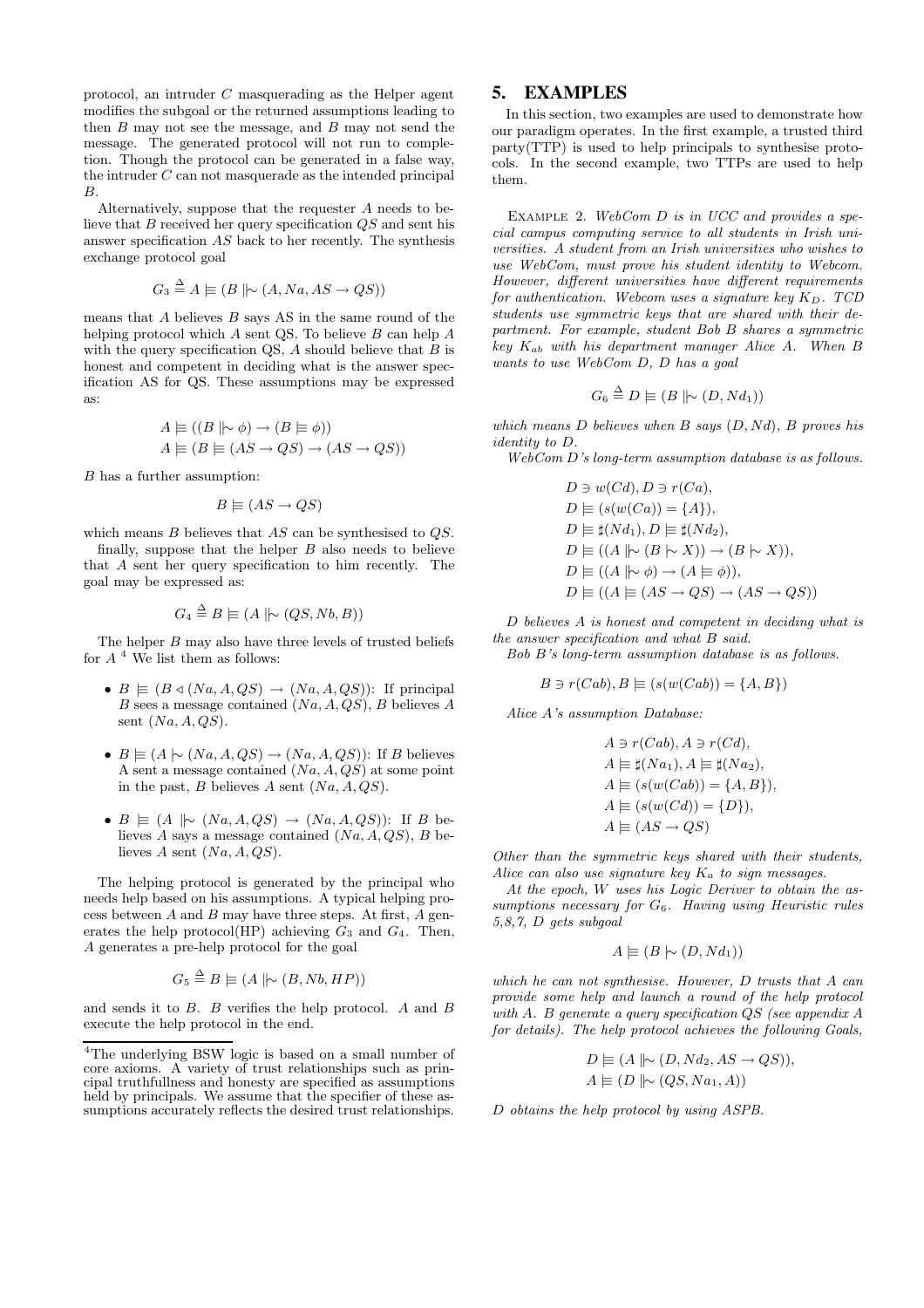$$
D \triangleleft (Na_1, A),
$$
  

$$
A \triangleleft Cd(Na_1, A, Nd_2, D, QS),
$$
  

$$
D \triangleleft Ca(Nd_2, D, AS \rightarrow QS).
$$

A should accept this protocol  $HP_1$ , the goal expressed as

$$
A \models (D \not\mid \sim (Na_2, A, HP_1))
$$

The pre-help protocol for this goal can express as

$$
D \triangleleft (A, Na2),
$$
  

$$
A \triangleleft Cd(A, Na2, HP1).
$$

Having negotiated these protocols, D obtains the required assumptions. D then generates the security protocol  $P_1$  to authenticate  $B$ 's identity. The protocol  $P_1$  is expressed as

$$
B \triangleleft (D, Nd_1),
$$
  
\n
$$
A \triangleleft Cab(D, Nd_1),
$$
  
\n
$$
D \triangleleft Ca(B \succ (D, Nd_1).
$$

The next example is similar to Example 2, however, D does not trust A any more. The Department manager Trent T in UCC is trusted by D.

EXAMPLE 3. In this scenario, D has the same goal  $G_6$ . D's new assumption database:

$$
D \ni w(Cd), D \ni r(Ct),
$$
  
\n
$$
D \models (s(w(Ct)) = \{T\}),
$$
  
\n
$$
D \models \sharp(Nd_1), D \models \sharp(Nd_2),
$$
  
\n
$$
D \models ((T \models \phi) \rightarrow (T \models \phi)),
$$
  
\n
$$
D \models ((T \models \phi) \rightarrow \phi)),
$$
  
\n
$$
D \models ((T \models (AS \rightarrow QS) \rightarrow (AS \rightarrow QS))
$$

D believes T is honest and competent in deciding what is the answer specification.

T's assumption database:

$$
T \ni w(Ct), T \ni r(Ca),
$$
  
\n
$$
T \models (s(w(Ca)) = \{A\}),
$$
  
\n
$$
T \models (s(w(Cd)) = \{D\}),
$$
  
\n
$$
T \models \sharp(Nt),
$$
  
\n
$$
T \models ((A \mid \sim (B \mid \sim X)) \rightarrow (B \mid \sim X)),
$$
  
\n
$$
T \models ((A \mid \sim \phi) \rightarrow (A \equiv \phi)),
$$
  
\n
$$
T \models ((A \not\models (AS \rightarrow QS) \rightarrow (AS \rightarrow QS))
$$

T believes A is honest and competent in deciding what is the answer specification and what B said.

A changes her assumption

$$
A \models (s(w(Cd)) = \{D\})
$$

to

$$
A \equiv (s(w(Ct)) = \{T\})
$$

the other assumptions are the same as in Example 2 and B has the same assumptions as in Example 2.

To synthesise a suitable protocol, D launches a round of the help protocol with  $T$ , and  $T$  launches another round of

help protocol with A. Finally, D generate a protocol  $P_2$  to authenticate  $B.$   $P_2$  is expressed as

$$
B \triangleleft (D, Nd_1),
$$
  
\n
$$
A \triangleleft Cab(D, Nd_1),
$$
  
\n
$$
T \triangleleft Ca(B \sim (D, Nd_1),
$$
  
\n
$$
D \triangleleft Ct(B \sim (D, Nd_1).
$$

 $\triangle$ 

From example 3 we can see this new paradigm can generate n-party protocols based on their beliefs. It is not unlike a cascading authentication protocol such as PGP [?] with the the trusted chain generated automatically by the security agents. If two parties have never met before, they may also try to establish security protocols. In this case, one party must exactly know the other's unique identity.

#### **6. CONCLUSIONS**

 $\triangle$ 

This paper considers a new paradigm whereby principals negotiate and on-the-fly generate suitable security protocols. When principals wish to interact then, rather than offering each other a fixed menu of 'known' protocols, the protocol negotiation process generates a new "session" protocol that is tailored specifically to their current security environment and requirements<sup>5</sup>. We believe that this paradigm shift provides a basis for autonomic security protocols, that is protocols that are self-configuring, survivable and self-healing. Protocols can be generated on the basis of the security environment of the principals and their collaborators.

In [9] we suggest that automated protocol synthesis techniques may provide a basis for autonomic security protocols. In this paper we explore this new paradigm in more depth and also consider some of the issues that arise. In particular, we propose a new paradigm of protocol synthesis by collaboration, whereby a principal may draw upon the help of other principals during protocol synthesis. This collaboration is necessary when the principal does not hold sufficient beliefs to synthesise the protocol on its own. In this paper we outline how the Automatic Synthesis Protocol Builder [19] has been extended to support this paradigm.

There are many interesting research directions in this area. In our current prototype, the Deriver and Helper agents communicate with each other using a fixed exchange protocol. In Section 4.4 we argued that this exchange protocol could be synthesised automatically based on the requirements of the principals involved. We are exploring how techniques such as [13] can be used to translate (generated) protocol specifications into executable code, which in turn would form the helper protocols that are used during the synthesis. We are also exploring how this framework can be used to manage more sophisticated protocols such as nonrepudiation and delegation.

#### **7. ACKNOWLEDGMENTS**

We are grateful for helpful feedback from the anonymous referees and workshop attendees. This work is supported by the Boole Centre for Research in Informatics, University College Cork under the HEA-PRTLI scheme and by

<sup>5</sup>However, principals must express their goals and assumptions in an appropriate way. Any improper expression may lead to unexpected protocol behaviour.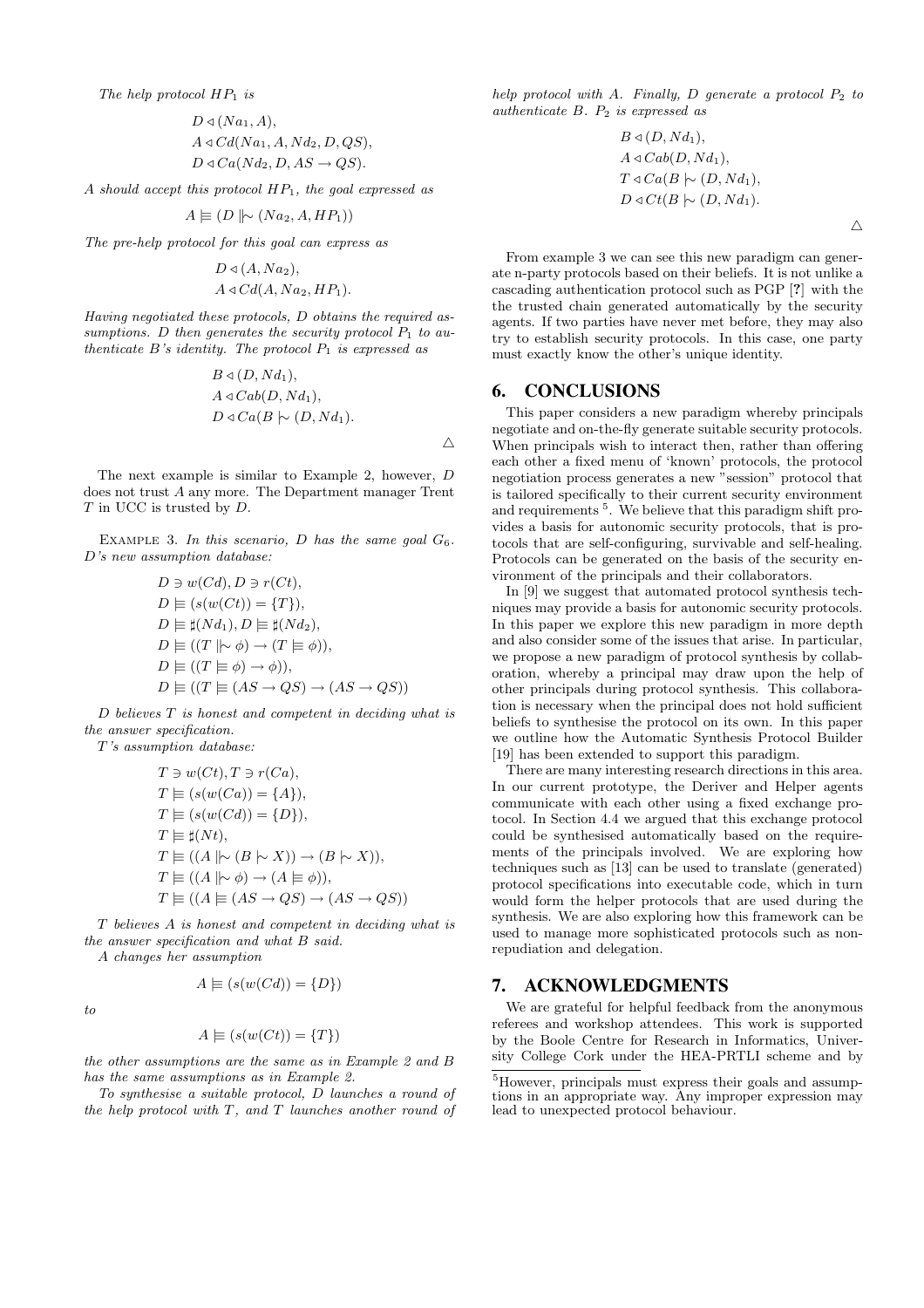the Center for Unified Computing under the SFI webcom-G project.

## **8. REFERENCES**

- [1] M. Abadi and A. D. Gordon. A calculus for cryptographic protocols: The spi calculus. In Fourth ACM Conference on Computer and Communications Security, pages 36–47. ACM Press, 1997.
- [2] M. Abadi and R. Needham. Prudent engineering practice for cryptographic protocols. In Proceedings of 1994 IEEE Computer Society Symposium on Research in Security and Privace, pages 122–136. IEEE Computer Society Press, 1994.
- [3] A.G.Ganek and T.A.Corbi. The dawning of the autonomic computing era. IBM Systems Journal, 42(1):5–18, January 2003.
- [4] J. Alves-Foss and T. Soule. A weakest precondition calculus for analysis of cryptographic protocols. In DIMACS Protocols Workshop, 1997.
- [5] M. Burrows, M. Abadi, and R. Needham. A logic of authentication. ACM Transactions on Computer Systems, 8(1):18–36, February 1990.
- [6] L. Buttyán, S. Staamann, and U. Wilhelm. A simple logic for authentication protocol design. In 11th IEEE Computer Security Foundations Workshop, pages 153–162. IEEE Computer Society Press, 1998.
- [7] John A Clark and Jeremy L Jacob. Searching for a solution: Engineering tradeoffs and the evolution of provable secure protocols. In Proceedings 2000 IEEE Symposium on Security and Privacy. IEEE Computer Society Press, May 2000.
- [8] D. Dolev and A.C. Yao. On the security of public key protocols. IEEE Transactions on Information Theory, 29(2):198–208, 1983.
- [9] S. N. Foley and H. Zhou. Towards an architecture for autonomic security protocols. In 11th International Security Protocols Workshop, Cambridge, UK, April 2003. www.cs.ucc.ie/˜s.foley/pubs/secprot03.ps.
- [10] Li Gong, Roger Needham, and Raphael Yahalom. Reasoning about belief in cryptographic protocols. In Proceedings of the IEEE 1990 Symposium on Security and Privacy, pages 234–248, Oakland, California, May 1990. IEEE Computer Society Press.
- [11] Joshua D. Guttman. Security protocol design via authentication tests. In Proceedings of 15th IEEE Computer Security Foundations Workshop. IEEE Computer Society Press, April 2002.
- [12] Sun Microsystem Inc. Jini technology core platform specification version 1.2. www.jini.org, November 2001.
- [13] J. Millen and F. Muller. Cryptographic protocol generation from CAPSL. Technical Report SRI-CSL-01-07, SRI International, December 2001.
- [14] L.C. Paulson. The inductive approach to verifying cryptographic protocols. Journal of Computer Security, 6:85–128, 1998.
- [15] A. Perrig and D.X. Song. Looking for diamonds in the desert: extending automatic protocol generation to three-party authenticatoin and key agreement protocols. In Proceedings of 13th IEEE Computer Security Foundations Workshop. IEEE Computer Society Press, July 2000.
- [16] A.W. Roscoe. Using intensional specifications of security protocols. In Proceedings of the Computer Security Foundations Workshop, pages 28–38. IEEE Press, 1996.
- [17] D. X. Song. Athena: a new efficient automated checker for security protocol analysis. In Proceedings of the 12th IEEE Computer Security Foundations Workshop. IEEE Computer Society Press, June 1999.
- [18] F. Javier Thayer, Jonathan C. Herzog, and Joshua D. Guttman. Strand spaces: why is a security protocol correct? In Proceedings of 1998 IEEE Symposium on Security and Privacy, 1998.
- [19] H. Zhou and S. N. Foley. Fast automatic synthesis of security protocols using backward search. In ACM Workshop on Formal Methods in Security Engineering (FMSE), Washington DC, USA, October 2003.

## **APPENDIX**

# **A. AUTHENTICATION WITH TTP**

## **A.1 Goal Specification**

```
declarations {
        Principal D, B;
        Nonce Nd_1;
}
assumptions {
        D \models \sharp(Nd_1);}
goals {
        D \equiv (B \mid \sim (D, Nd_1)); /*G_1*/
}
```
# **A.2 Query Specification**

```
declarations {
       Principal D, B, A;
       Nonce Nd_1;
}
goals {
        A \equiv (B \cup (D, Nd_1)); /*G_2*/
}
```
## **A.3 Answer Specification**

```
declarations {
       Channel Cab,Cp;
       Principal D, B, A;
       Nonce Nd_1;
}
assumptions {
       A \ni r(Cab):
       A \equiv (s(w(Cab) = \{A, B\});B \ni r(Cp);}
goals {
}
```
# **A.4 Requirement Specification**

```
declarations {
      Channel Cab, Cd, Ca, Cp;
      Principal A, B, D;Nonce Nd_1;
      Message X;
```